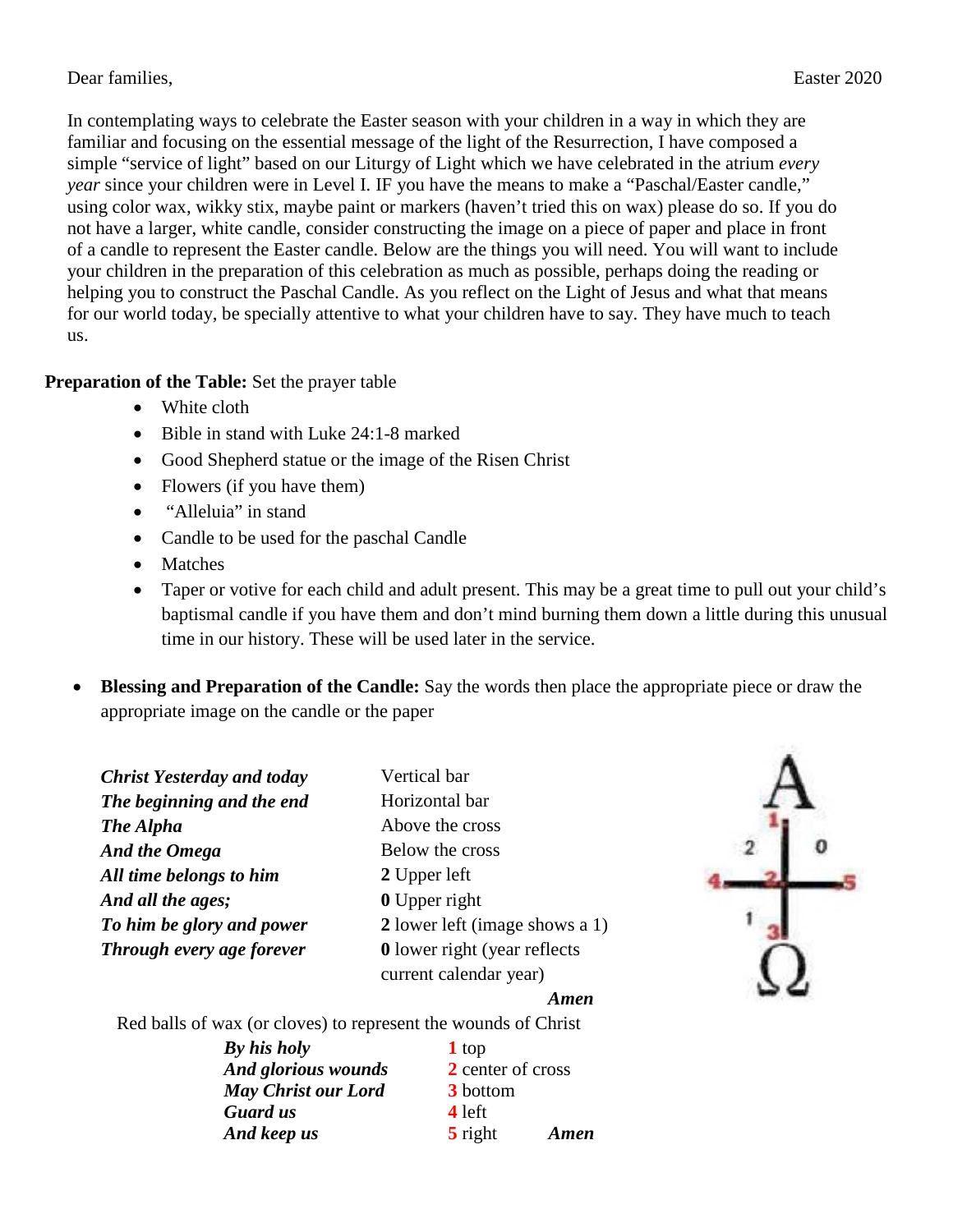**Light the Easter Candle and read the Resurrection account from Bible** or scripture card: \*Luke 24:1-8 (easiest to read and understand for the youngest child)

> • Prayer – **May the light of Christ rising in glory dispel the darkness of our hearts and minds.**

During the church service, the deacon or priest will lift high the Paschal candle and proceed down the aisle of the darkened church. Each time he will chant, "Christ our Light." And the congregation will respond, "Thanks be to God." When the Candle reaches the front of the Church, the Exsultet is chanted**.** usually by a deacon, or in some cases the priest. For your service, it is **OPTIONAL to read, sing, or listen to part of The Exsultet up to** *1 minute 24 seconds* **(1:24) shown below, before you proceed**.

## **The link below has the entire chant.**

<https://www.youtube.com/watch?v=WyEAsiDjFP4&t=29s> Exult, let them exult, the hosts of heaven, Exult, let Angel ministers of God Exult, let the trumpet of salvation Sound aloud our mighty King's triumph! Be glad, let earth be glad, as glory floods her, Ablaze with light from her eternal King, Let all corners of the earth be glad, Knowing an end to gloom and darkness, Rejoice, let Mother Church also rejoice, Arrayed with the lightning of his glory, Let the holy building shake with joy, Filled with the mighty voices of the peoples (1:24)